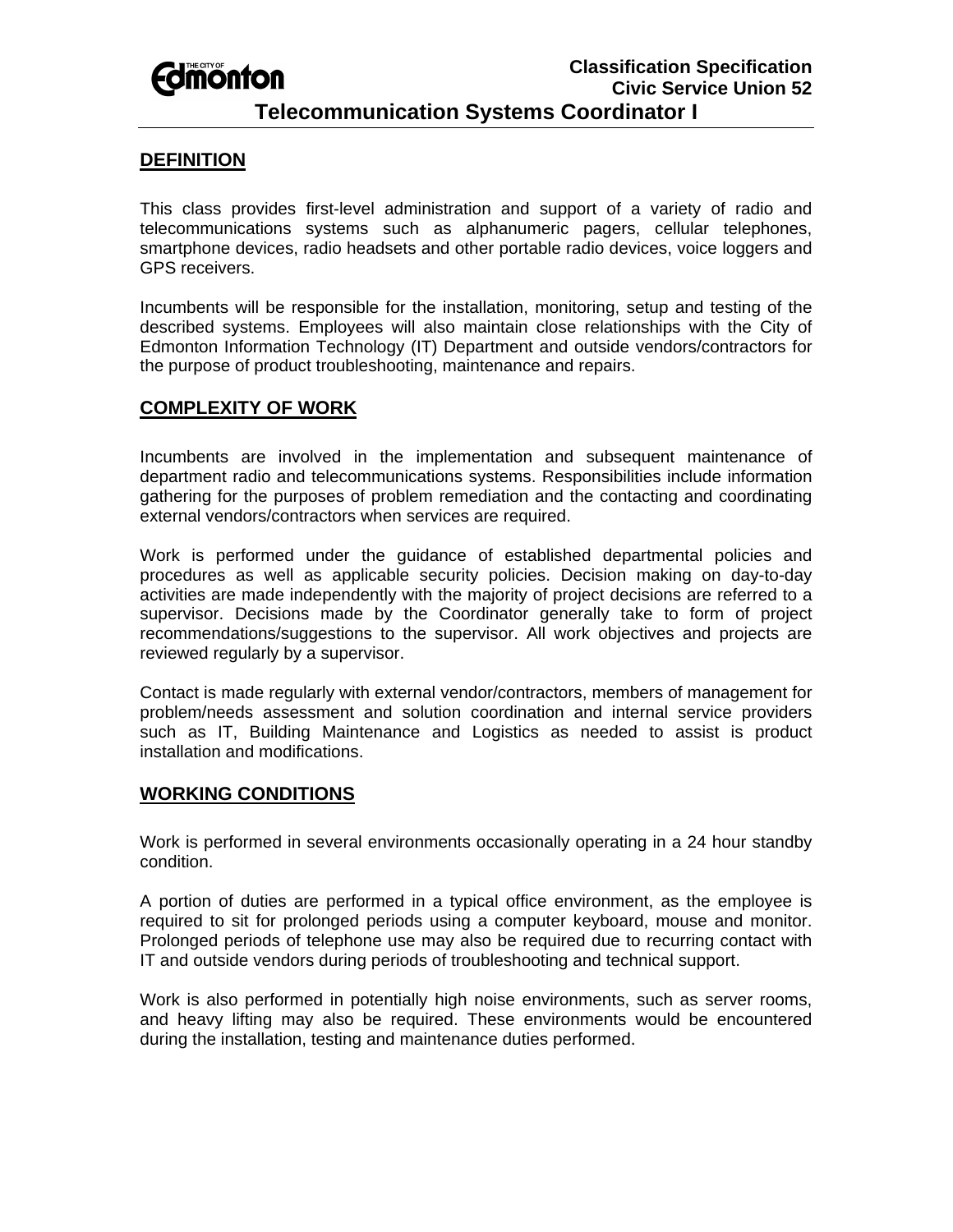# *<u>Edmonton</u>*

## **TYPICAL DUTIES**

- Installs, tests and monitors a variety of radio and telecommunications systems such as alphanumeric pagers, cellphones, smartphone devices, radio headsets and other portable radio devices, voice loggers and GPS receivers.
- Maintains radio and telecommunications systems in an optimum performance state.
- Performs required diagnostic tests of systems and equipment and implements remedial procedures if required.
- Provides information to City of Edmonton IT and external vendors for the purposes of troubleshooting, maintenance and repairs.
- Provides consultative advice and technical information to clients concerning the effective use and care of radio and telecommunications systems.

## **KNOWLEDGE, SKILLS AND ABILITIES**

- Ability to diagnose and resolve problems with a large variety of equipment or the ability to initiate proper remedial procedures to restore function as quickly as possible.
- Ability to provide basic level technical guidance to clients including proper use and care of equipment.
- Knowledge of the technological relationship and interactions between supported systems.
- Knowledge of the organizational structure and priorities of the business area being supported.
- Knowledge of current trends and developments in telecommunications technology, including the ability to apply new technologies to current systems.
- Knowledge of applicable security and departmental policies and procedures.
- Basic knowledge of recognized applicable principles, methods and procedures related to radio and telecommunication systems.